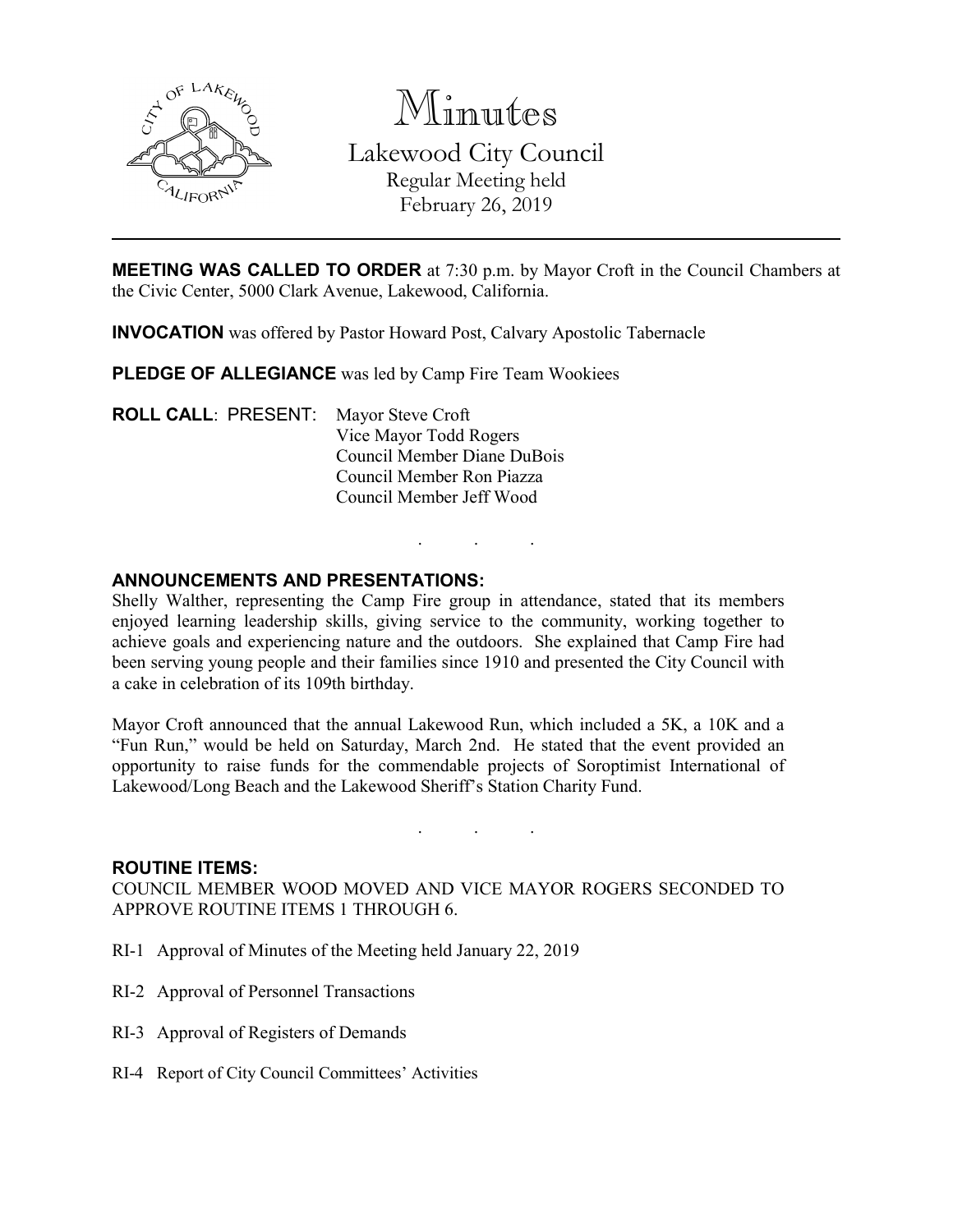#### **ROUTINE ITEMS:** - Continued

RI-5 Approval of Monthly Report of Investment Transactions – January 2019

RI-6 RESOLUTION NO. 2019-1; A RESOLUTION OF THE CITY COUNCIL OF THE CITY OF LAKEWOOD EXPRESSING SUPPORT FOR THE CITY OF PARAMOUNT'S DESIRE TO JOIN THE SOUTHEAST LOS ANGELES COUNTY WORKFORCE DEVELOPMENT BOARD

UPON ROLL CALL VOTE, THE MOTION WAS APPROVED:

AYES: COUNCIL MEMBERS: Piazza, DuBois, Rogers, Wood and Croft NAYS: COUNCIL MEMBERS: None

## **2.1 • SECOND READING AND ADOPTION OF ORDINANCE NO. 2019-1; AMENDING THE MUNICIPAL CODE RELATING TO PERMITS FOR THE SALE OF FIREWORKS AND ADMINISTRATIVE FINES FOR THE POSSESSION OR DISCHARGE OF ILLEGAL FIREWORKS**

. . .

Steve Skolnik, for the City Attorney, advised that the proposed ordinance had been introduced at the last City Council meeting, following a public hearing. And, that the ordinance was presented for second reading and adoption at this time.

ORDINANCE NO. 2019-1; AN ORDINANCE OF THE CITY COUNCIL OF THE CITY OF LAKEWOOD AMENDING VARIOUS SECTIONS OF THE LAKEWOOD MUNICIPAL CODE RELATING TO PERMITS FOR THE SALE OF FIREWORKS AND ADMINISTRATIVE FINES FOR THE POSSESSION OR DISCHARGE OF ILLEGAL FIREWORKS

VICE MAYOR ROGERS MOVED AND COUNCIL MEMBER DUBOIS SECONDED TO ADOPT ORDINANCE NO. 2019-1. UPON ROLL CALL VOTE, THE MOTION WAS APPROVED:

AYES: COUNCIL MEMBERS: Piazza, DuBois, Rogers, Wood and Croft NAYS: COUNCIL MEMBERS: None

**2.2 • SECOND READING AND ADOPTION OF ORDINANCE NO. 2019-2; AMENDING CHAPTER 2 OF ARTICLE I GENERAL PROVISIONS OF THE LAKEWOOD MUNICIPAL CODE REGARDING PENALTY PROVISIONS AND ALLOWING DESIGNATION OF VIOLATIONS TO BE INFRACTIONS**

. . .

Mr. Skolnik advised that at the last City Council meeting, a public hearing had been held and the proposed ordinance had been introduced. The ordinance was presented for second reading and adoption at this time.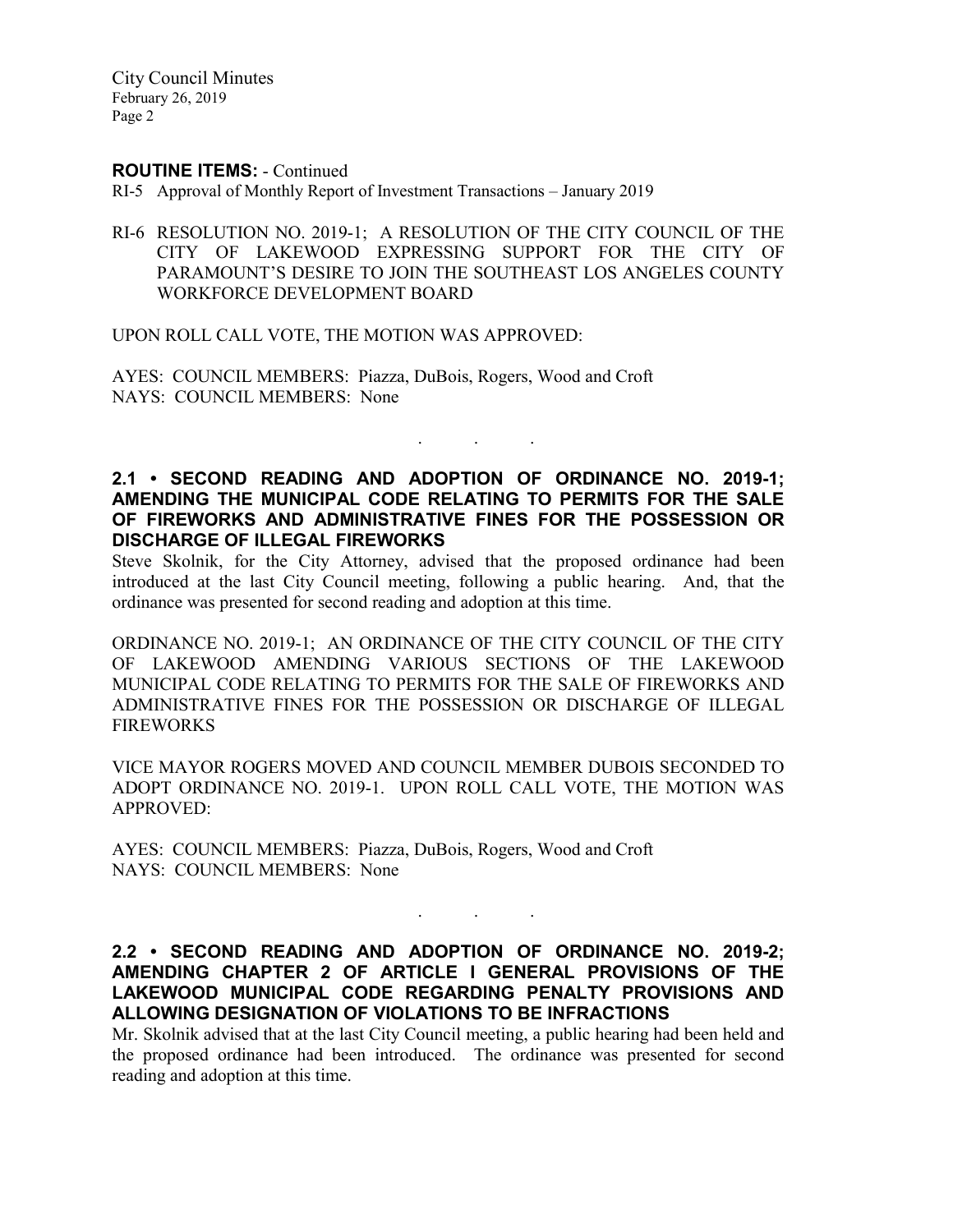**2.2 • SECOND READING AND ADOPTION OF ORDINANCE NO. 2019-2; AMENDING CHAPTER 2 OF ARTICLE I GENERAL PROVISIONS OF THE LAKEWOOD MUNICIPAL CODE REGARDING PENALTY PROVISIONS AND ALLOWING DESIGNATION OF VIOLATIONS TO BE INFRACTIONS** - Continued ORDINANCE NO. 2019-2; AN ORDINANCE OF THE CITY COUNCIL OF THE CITY OF LAKEWOOD AMENDING CHAPTER 2 OF ARTICLE I GENERAL PROVISIONS OF THE LAKEWOOD MUNICIPAL CODE REGARDING PENALTY PROVISIONS AND ALLOWING DESIGNATION OF VIOLATIONS TO BE INFRACTIONS.

COUNCIL MEMBER PIAZZA MOVED AND VICE MAYOR ROGERS SECONDED TO ADOPT ORDINANCE NO. 2019-2. UPON ROLL CALL VOTE, THE MOTION WAS APPROVED:

. . .

AYES: COUNCIL MEMBERS: Piazza, DuBois, Rogers, Wood and Croft NAYS: COUNCIL MEMBERS: None

#### **3.1 • ADOPTION OF 2019 LEGISLATIVE PLATFORM**

Paolo Beltran, Assistant to the City Manager, made a presentation based on the report in the agenda and explained that the Intergovernmental Relations Committee had completed its discussions and recommended the Legislative Platform for 2019, which was the foundation of a focused advocacy strategy and serves as a reference guide for legislative positions and objectives that provided direction for the City Council and staff throughout the year. The primary objective of the Legislative Platform was to adopt official City positions on clearly stated legislative issues. The Legislative Platform had been developed and maintained using the goals and objectives of the City Council, a review of legislative priorities from the League of California Cities, League's Los Angeles Division, California Contract Cities Association and other partner agencies, input from City Council and staff, research of current law and pending legislation, as well as discussions with local legislative staff and the City's legislative advocates. Federal and State legislative proposals and policies consistent with the Legislative Platform may be supported by the City. Policies and proposals inconsistent with this Legislative Platform may be opposed by the City. Some of the main priorities included supporting municipal contracting, opposing State and Federal preemption and overreach, and supporting public safety. Funding for programs such as Community Development Block Grant, the Community Oriented Policing Services, and the Justice Assistance Grant would continue to be supported, as well as funding for water, wastewater, and stormwater infrastructure, flood prevention, and water resources planning and development; protecting the City's authority over control of the public right of way; and projects that improve the quality of life. Mr. Beltran explained that in a recent Lakewood Community News article, Mayor Croft addressed an effort underway in the State to force city governments, like Lakewood, to approve more condominiums and apartments instead of single family homes, especially in areas close to high volume bus and transit lines and "job rich" centers. Such proposals assumed that by forcing cities to increase housing density, more housing would be available and affordable. Such one-size fits all mandates go against the heart of local control.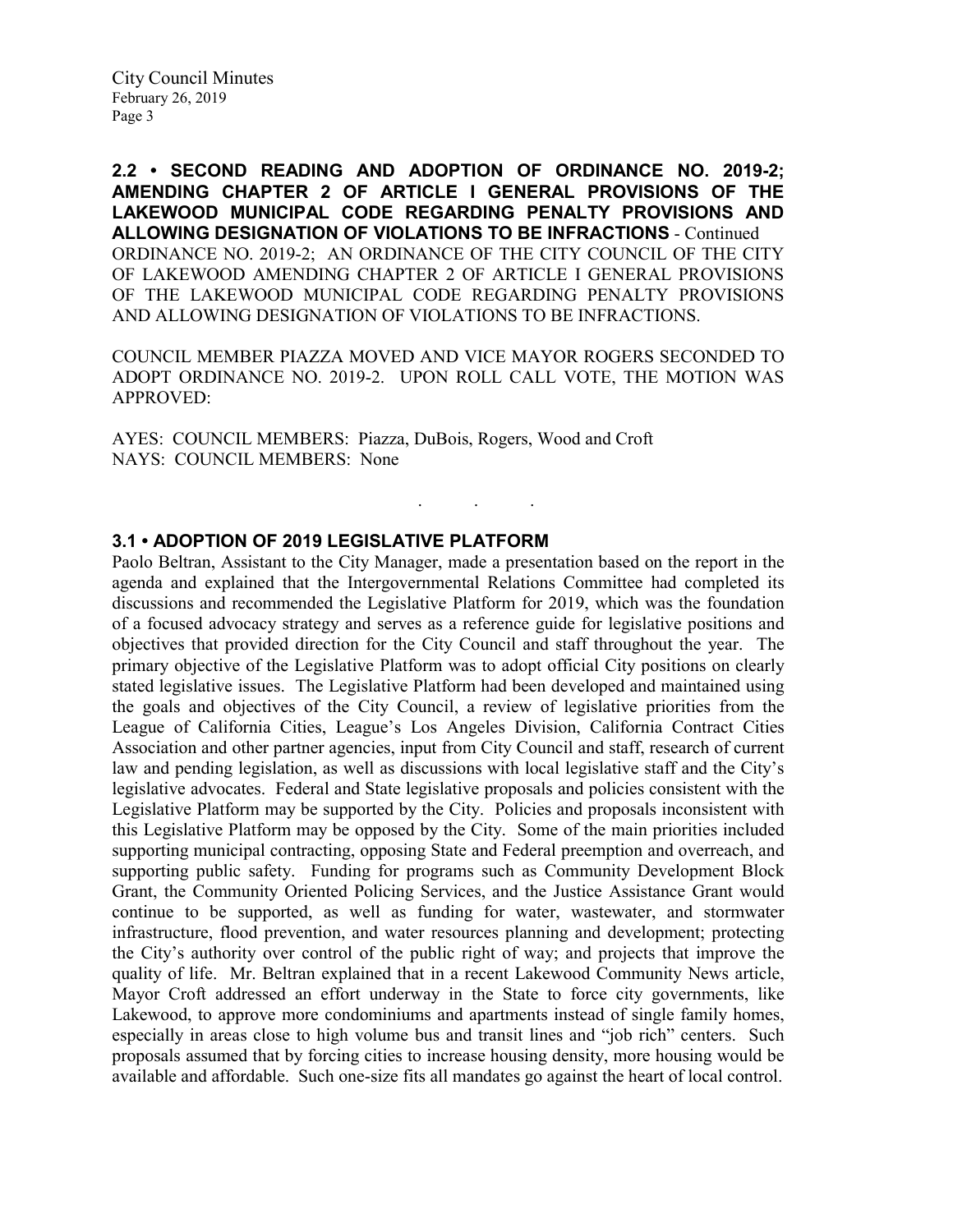# **3.1 • ADOPTION OF 2019 LEGISLATIVE PLATFORM** - Continued

He concluded by stating it was staff's recommendation that the City Council adopt the 2019 Legislative Platform.

Mayor Croft added that he and Vice Mayor Rogers, as members of the Intergovernmental Relations Committee, were anticipating 2019 to be a busy year, noting that a record number of 5,600 bills had been introduced with the normal total being in the 3,000 range.

Vice Mayor Rogers inquired about how employment or job centers were defined. Mr. Beltran replied that such terms were currently undefined and that the City had been working with the League of California Cities to determine a clear definition. He further confirmed for the Vice Mayor that a law could be enacted before regulations were drafted despite legislative intent.

COUNCIL MEMBER DUBOIS MOVED AND COUNCIL MEMBER PIAZZA SECONDED TO ADOPT THE LEGISLATIVE PLATFORM FOR 2019. UPON ROLL CALL VOTE, THE MOTION WAS APPROVED:

AYES: COUNCIL MEMBERS: Piazza, DuBois, Rogers, Wood and Croft NAYS: COUNCIL MEMBERS: None

In response to a suggestion from Council Member DuBois regarding efforts to protect the community, Mayor Croft stated that City Manager Thaddeus McCormack had been working to convince Senator Scott Wiener, the sponsor of the bill, to visit the Los Angeles area and tour some of the regions to witness the challenges that his bill would create.

Mr. McCormack stated that he would keep the City Council apprised and inform them of any commitment from the Senator.

Council Member Wood commended the City Manager for being instrumental in such efforts, citing Mr. McCormack's having chaired a panel with the Senator and becoming a contract city expert on housing. Mr. McCormack emphasized the importance of Lakewood's involvement noting the extent of what the City stood to lose in terms of quality of life.

. . .

# **3.2 • GENERAL PLAN ANNUAL PROGRESS REPORT**

Abel Avalos, Director of Community Development displayed slides and presented a report based on the memo in the agenda. He reported that the General Plan, a State-mandated document, provided the framework for the City's physical, social, and economic development for up to 20 years into the future. The Progress Report was required to discuss the progress made towards allowing for the development of housing as specified by the Regional Housing Needs Assessment (RHNA) as well as the overall implementation of the General Plan.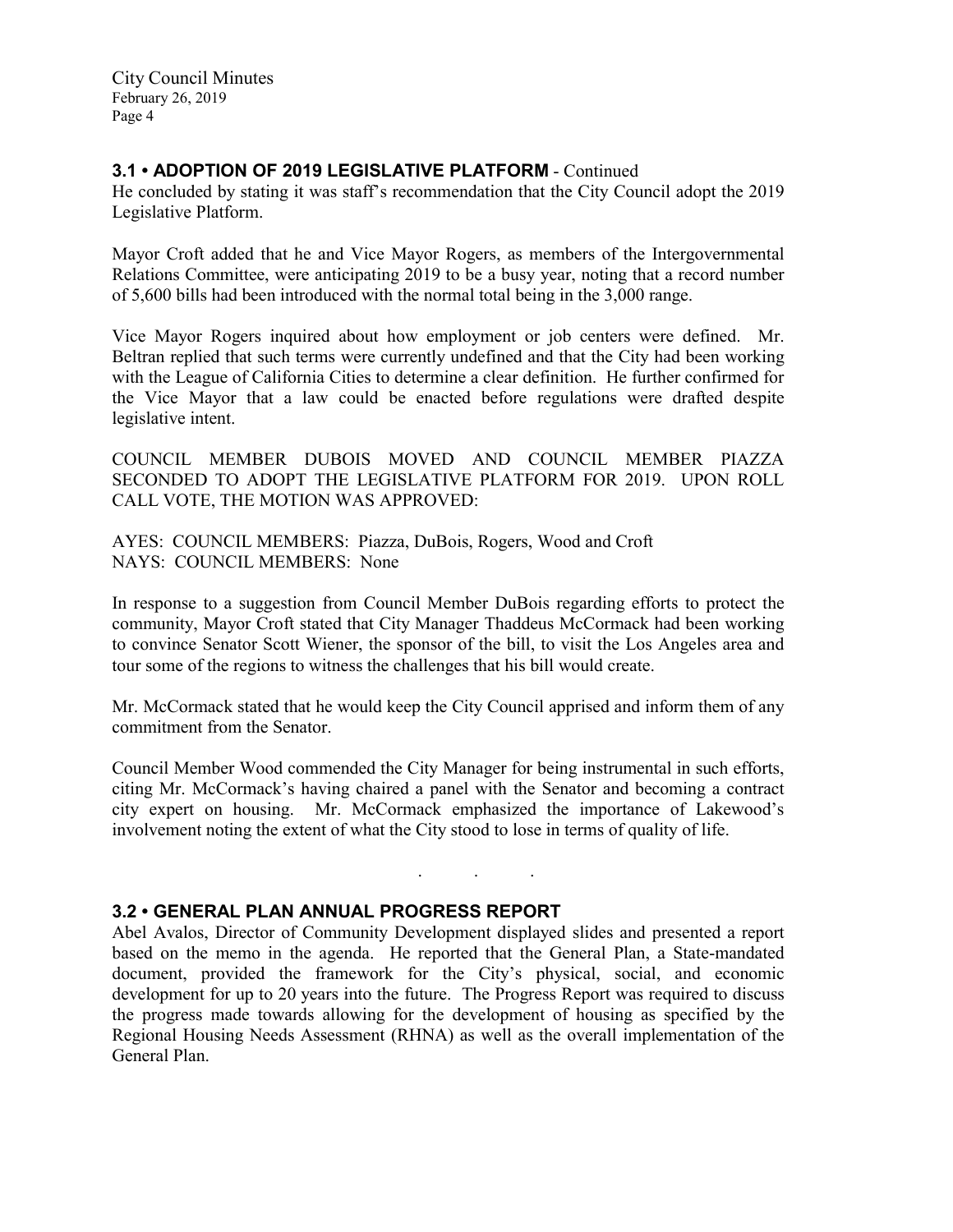# **3.2 • GENERAL PLAN ANNUAL PROGRESS REPORT** - Continued

It was the recommendation of the Planning and Environment Commission that the City Council receive and file the 2018 General Plan Annual Progress Report and direct staff to submit it to the Department of Housing and Community Development (HCD) and the Governor's Office of Planning and Research.

Mr. Avalos confirmed for Mayor Croft that with the Governor's lawsuit against the City of Huntington Beach, their plan had been found to be deficient by the HCD. He further stated that Lakewood's General Plan Housing Element kept the City in compliance with State housing laws.

Mr. McCormack concurred with Mayor Croft's statements pertaining to the arbitrary nature of the methodology for assigning the RHNA numbers and that a more equitable assessment should be considered. Mr. McCormack added that the City's obligations were in the areas of planning and zoning, therefore, the City could only approve development proposals as they came through but that as Mr. Avalos indicated, none had been denied. He noted that if the State were to measure RHNA numbers by production, it would be challenging because with the elimination of redevelopment funding, the City lacked the resources to facilitate development beyond the ministerial ability to plan and zone for it.

In response to inquiries from Council Member Wood pertaining to increasing housing when the City was 94% residential, Mr. McCormack stated that in a city, like Lakewood, with mostly single family homes, it would be difficult to absorb higher density without impacting the quality of life for those neighborhoods. In addition to the aesthetics of going from single family homes to multi-story and multi-residential units, increased parking and traffic would have impacts. He explained that Lakewood could rezone underutilized commercial areas, split parcels and incorporate higher density on a smaller scale with duplexes or triplexes.

Council Member Piazza applauded the Mayor's efforts with the news article noting the importance of informing residents of building opportunities and being aware of the quality of life issues that were impacted by mandates from the State.

Vice Mayor Rogers concurred with previous comments regarding the lack of control over the State's decisions regarding increased density in single family residential areas and expressed support for advocacy efforts and uniting with other like-minded cities to prevent further erosion of quality of life matters. Responding to the Vice Mayor's question pertaining to the location of the incoming Subaru dealership, Mr. McCormack explained that Timmons would be moving into an area where one of the existing car dealers had used the property for storage of vehicles. He reported that no sales tax opportunities would be lost and that there would actually be a net gain since the current dealer would continue to sell vehicles. Mr. Avalos responded to further questions from Vice Mayor Rogers by indicating that the proposed site was located between the existing Chevrolet and Ford dealerships.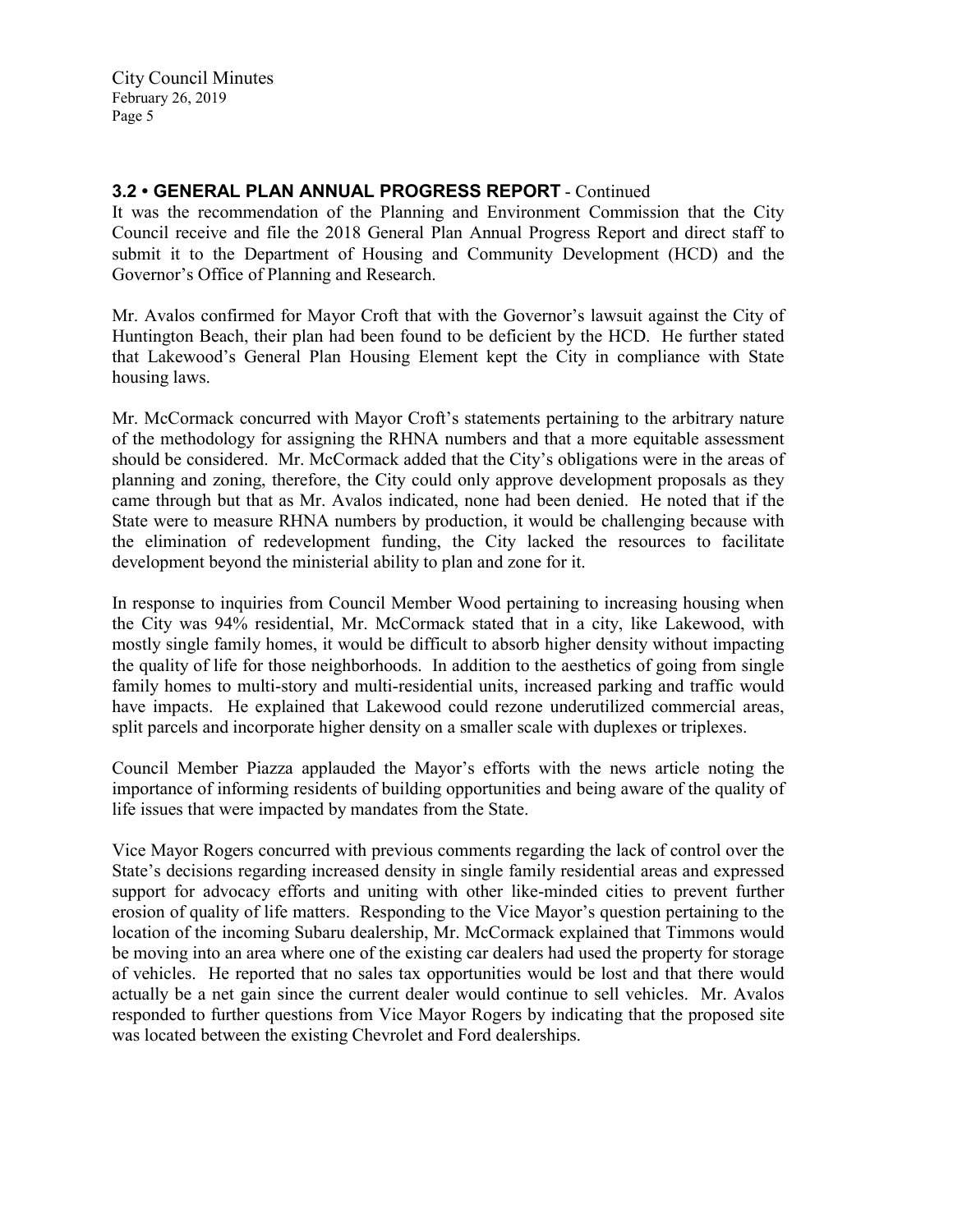## **3.2 • GENERAL PLAN ANNUAL PROGRESS REPORT** - Continued

Mr. McCormack confirmed for Council Member Wood that the Timmons Volkswagen dealership would continue their presence in Long Beach but that the proposed Subaru facility would be located in Lakewood.

COUNCIL MEMBER WOOD MOVED AND VICE MAYOR ROGERS SECONDED TO RECEIVE AND FILE THE 2018 GENERAL PLAN ANNUAL PROGRESS REPORT AND DIRECT STAFF TO SUBMIT THE SAME TO THE DEPARTMENT OF HOUSING AND COMMUNITY DEVELOPMENT AND TO THE GOVERNOR'S OFFICE OF PLANNING AND RESEARCH. UPON ROLL CALL VOTE, THE MOTION WAS APPROVED:

. . .

AYES: COUNCIL MEMBERS: Piazza, DuBois, Rogers, Wood and Croft NAYS: COUNCIL MEMBERS: None

# **3.3 • PREVIEW OF 2019 EARTH WALK EVENT**

Valarie Frost, Director of Recreation and Community Services, displayed slides and presented a report based on the memo in the agenda. She reported that Lakewood's free Earth Walk event, "A Passport to Planet Earth," would be held at Monte Verde Park on Saturday, March 9th. The event included a nature walk along the West San Gabriel River Parkway Nature Trail and vendors with conservation and sustainable environment displays. Participants could earn stamps on their passports, along their journey they could visit the water department booth where staff would promote water conservation and clean water initiatives. Team members from the Public Works department would be providing Lakewood residents with oil changing kits and one of the new recycling baskets. In addition to the learning stations, the event would feature take home crafts and a visit from Woody the Tree. She concluded by stating it was the recommendation of staff that the City Council receive and file the report on the Preview of 2019 Earth Walk Event.

Ms. Frost confirmed for Mayor Croft that the event would be held rain or shine and that provisions were made to move the displays to the patio area in the event of inclement weather.

Council Member Piazza expressed gratitude and commended City staff for the success of the 38th annual Lakewood Youth Hall of Fame banquet.

MAYOR CROFT STATED THAT THERE BEING NO OBJECTION, THE ITEM WAS ORDERED RECEIVED AND FILED.

. . .